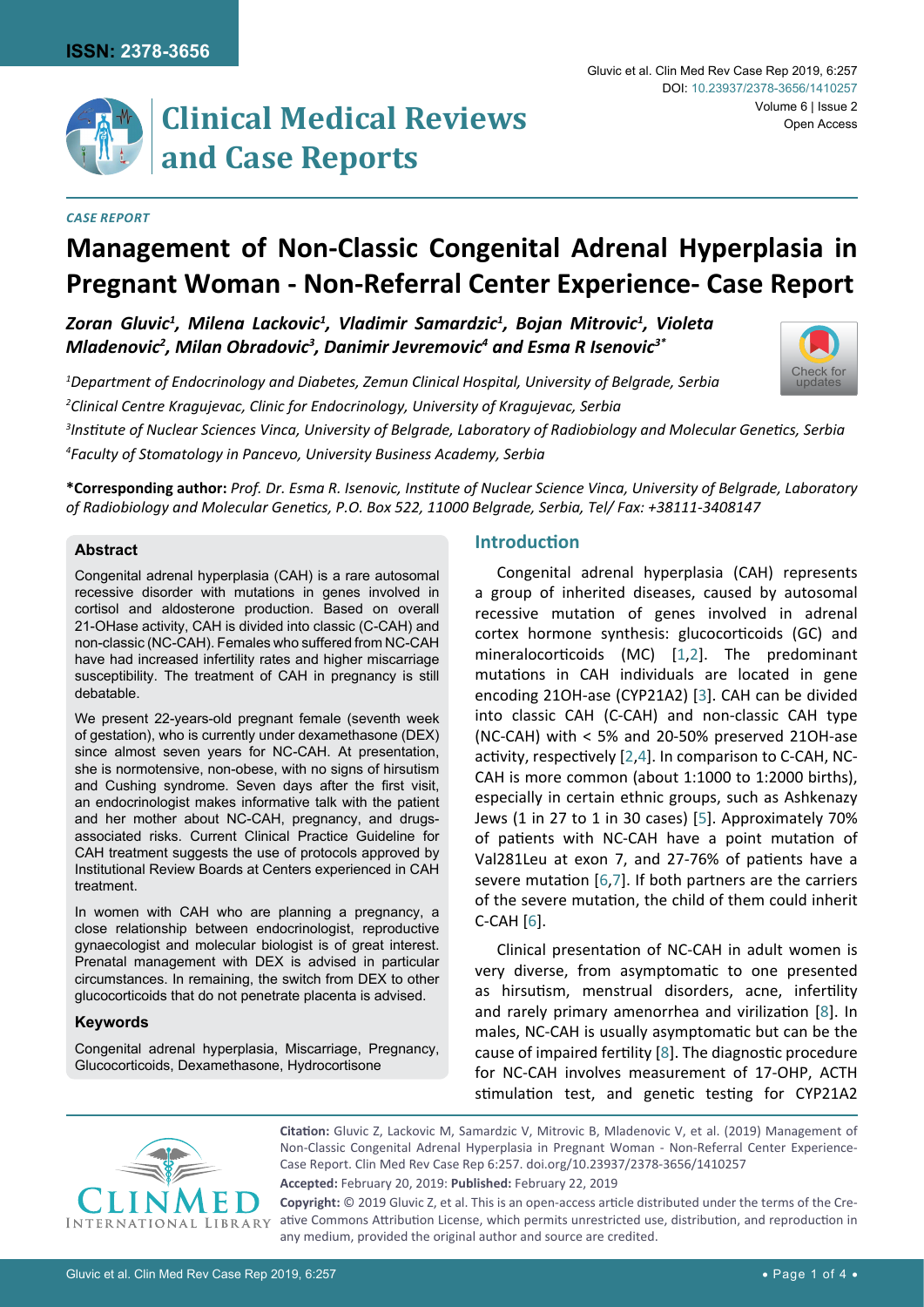mutation [[7,](#page-2-6)[9](#page-2-8)]. Genetic testing is preferably performed in symptomatic NC-CAH. Most of screening programs do not detect individuals with NC-CAH because of the majority of individuals with NC-CAH experience normal growth, puberty, and reproduction [[10](#page-3-4)].

Treatment of NC-CAH is recommended in symptomatic individuals with the aim to reduce clinically apparent hyperandrogenism. Hydrocortisone (HC) in children and glucocorticoids (GCs) other than HC (prednisone, prednisolone, and DEX) are preferable treatment options [[7](#page-2-6)[,11\]](#page-3-5).

We present a case of a woman with NC-CAH and unexpected pregnancy, who was already under treatment with DEX. Its use in pregnancy is still debatable, because of mothers' and fetus' short- and long term risks.

#### **Discussion**

Biochemistry analyses were performed by DxC 800 and DXI-600 Beckman Coulter devices. Reference intervals for biochemical parameters: glycaemia, sodium and potassium were 3.5-5.5 mmol/L, 138-149 mmol/L, and 4.0-5.0 mmol/L, respectively. Reference intervals for measured hormones: testosterone, adrenocorticotropic hormone (ACTH), 17-hydroxyprogesterone (17- OHP) and thyroid stimulating hormone (TSH) were 0.5- 2.6 nmol/L, 10-80 pg/ml, follicular phase and ovulation  $<$  1.3 and  $<$  4.5 mcg/L, as well as 0.35-5.5 mIU/ml respectively. Noninvasive prenatal diagnostics was done by Tranquility test (Genoma Swiss Biotechnology, Geneva, Switzerland). It is capable of recognizing the most frequent numeric aberrations and fetal gender in early pregnancy (10 weeks of gestation) by analyzing mother's blood.

Written informed consent was obtained from the patient, and the Ethical Committee of Zemun Clinical Hospital approved the study.

We present 22-years-old pregnant female (seventh

week of gestation), who is currently under DEX treatment began since almost seven years for NC-CAH (0.25 mg on working days, 0.5 mg on weekdays), diagnosed during the evaluation of secondary amenorrhea. She did not carry out any advised genetic counselling. At presentation, she is normotensive, slim (Body Mass Index 19.5 kg/m<sup>2</sup>), with no hirsutism (Ferriman-Lorenz-Gallway scale of hirsutism < 16) and clinical signs of Cushing syndrome. Previous and current results are shown in [Table 1](#page-1-0). Seven days after the first visit, an endocrinologist makes informative talk with the patient and her mother about NC-CAH and pregnancy, drugs and associated risks. DEX was switched to HC (20 mg/ bid). Prenatal genetic testing was done (tenth week of gestation) and revealed the female gender of the fetus with no gross quantitative chromosomal abnormalities. HC treatment was succeeded,and regular follow-up of mother and fetus was continued, with no visible changes in fetal morphology.

Infertility affects about 13% of women with NC-CAH but can be improved with HC treatment [[6](#page-2-5)[,12\]](#page-3-0). Women with NC-CAH who have a desire to be pregnant must bear in mind the risk of C-CAH in infant [[13](#page-3-1)]. In the study of Bidet, et al. 1.5% of the infants were born with C-CAH from the population of mothers with NC-CAH [[6\]](#page-2-5). Another study reported a higher risk of C-CAH in newborns (2.5%), and that about 15% of offspring would have NC-CAH [[14](#page-3-2)]. Predicted risk of having a child with C-CAH of NC-CAH parents is 1:240. According to the fact that the vast majority of NC-CAH parents are heterozygous compound carriers of severe and mild mutations, further predicted incidence is about 1:360 [[7](#page-2-6)[,15\]](#page-3-3).

Pregnancies with NC-CAH are thought as high-risk, because of higher rates of miscarriages, predominantly in those who are not covered with GCs (26.3 vs. 6.5%) [[6](#page-2-5)]. According to the report that the administration of HC before and during the pregnancy period reduced miscarriage rates [[6](#page-2-5)], the women with CAH who

| <b>Analysis</b>                      | 2016                    | 2017                    | 2018 (7WG)            |
|--------------------------------------|-------------------------|-------------------------|-----------------------|
| Potassium (K <sup>+</sup> ) [mmol/l] | 4.5                     | 4.6                     | 3.9                   |
| Sodium (Na <sup>+</sup> ) [mmol/l]   | 136 $(1)$               | 137                     | 135 <sub>(</sub> )    |
| Glycaemia (Gly) [mmol/l]             |                         | 4.9                     | 4.5                   |
| Testosterone [nmol/L]                | 2.1                     | 1.2                     | 2.48                  |
| 17-OHP [mcg/L)                       | 15.7 $($ $\uparrow$ )   | 5.0(1)                  | 12.7 $($ $\uparrow$ ) |
| <b>ACTH [pg/ml]</b>                  |                         |                         | 11.9                  |
| <b>TSH [mIU/mI]</b>                  |                         |                         | 0.85                  |
| <b>Current</b>                       | DEX:                    | DEX:                    | Switch to HC          |
| <b>DEX</b> dose                      | $0.25 \text{ mcg}$      | 0.25 mcg/5 days weekly, |                       |
|                                      |                         | 0.5 mcg/2 days weekly   |                       |
| Recommended                          | DEX:                    | DEX:                    | HC: 15 + 05 + 0 mg    |
| <b>DEX/HC</b> dose                   | 0.25 mcg/5 days weekly, | 0.25 mcg/5 days weekly, |                       |
|                                      | 0.5 mcg/2 days weekly   | 0.5 mcg/2 days weekly   |                       |

<span id="page-1-0"></span>**Table 1:** The results' cross-section of biochemical and hormonal analyses and administered drugs.

WG: Week of Gestation; 17-OHP: 17-hydroxyprogesterone; ACTH: Adrenocorticotropic Hormone; TSH: Thyroid Stimulating Hormone; DEX: Dexamethasone; HC: Hydrocortisone; ↓: decreased; ↑: increased.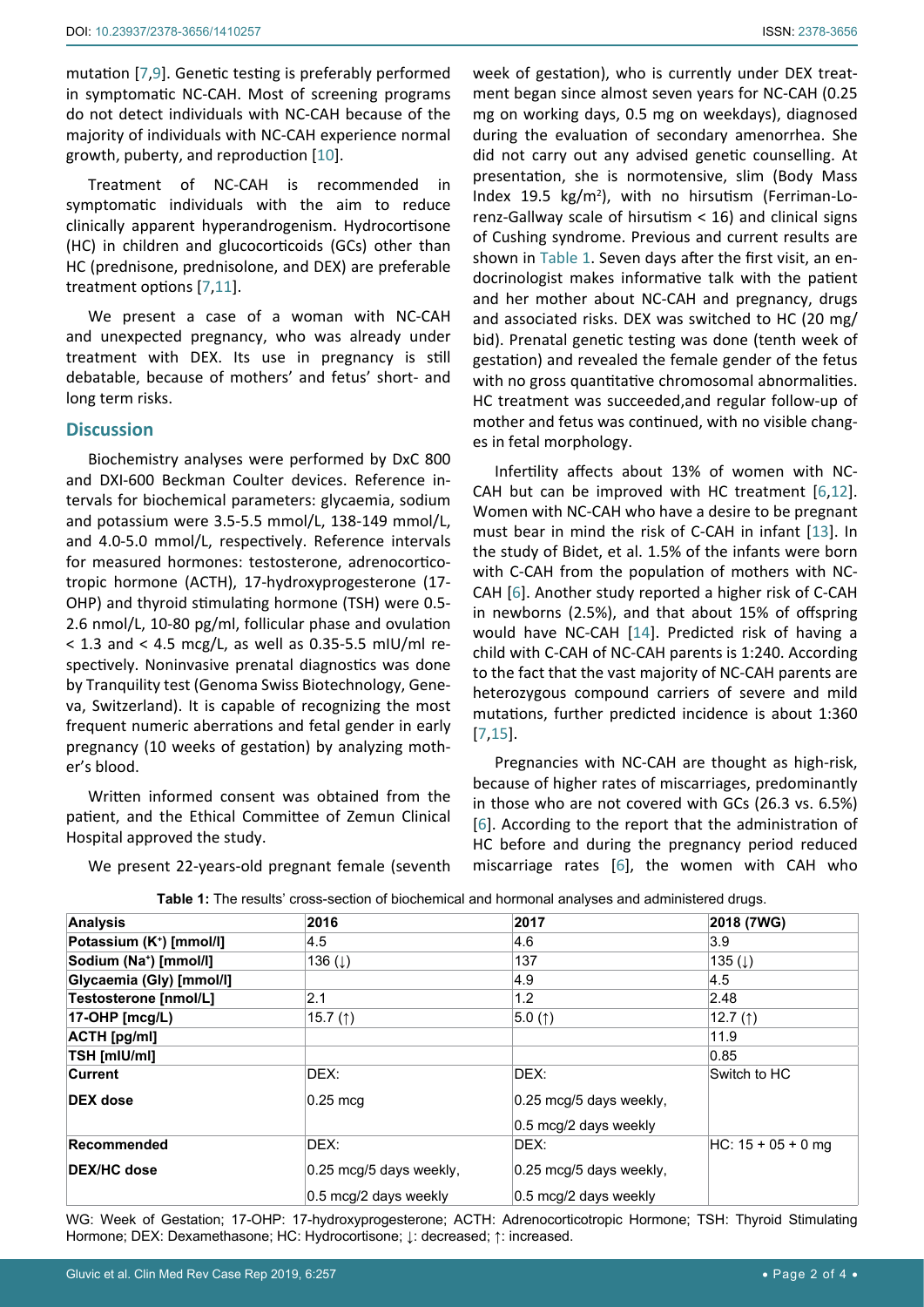were under treatment with GCs before pregnancy will continue the treatment during pregnancy, but with GCs that do not cross the placenta, such as HC, prednisone, and prednisolone administered in the doses used in secondary adrenocortical failure [[9](#page-2-8)]. So, the recommended daily dose of those treated with HC was 20-25 mg from the beginning of pregnancy [[6](#page-2-5)]. On the contrary, the women with NC-CAH who were not managedwith GCs before the pregnancy are not candidates for GCs introduction during pregnancy [[16\]](#page-3-6).

The reasons for DEX use in pregnancy are the prenatal treatment of female fetus that is at risk of C-CAH-associated virilization, the need for fetus reconstructive surgery and anxiety control of parents who might have a child with ambiguous genitalia [[11](#page-3-5),[15,](#page-3-3)[16](#page-3-6)]. According to all, DEX must be introduced just after pregnancy confirmation (at six weeks), because fetal genital virilization begins six to seven weeks after conception [[16](#page-3-6)]. The recommended DEX use is 20 mcg/kg of maternal body weight divided into three doses. DEX is not inactivated by 11-betahydroxysteroid dehydrogenase type II, so it passes the placenta and suppresses fetal ACTH secretion [[17\]](#page-3-7). If the prenatal diagnostics are suggestive to a male fetus, DEX treatment is discontinued [[17](#page-3-7)].

Regarding delayed results of genetic testing in individuals who underwent chorionic villous biopsies (performed at ten to twelve weeks), all pregnancies at risk for fetal C-CAH are treated even though the only 1 of 4 is affected, and 1 in 8 affected fetuses is female [[15,](#page-3-3)[18](#page-3-8)]. As the prenatal treatment of CAH is still experimental, the best approach is to introduce DEX treatment in specialized and referral centres with relevant Ethical Committee, after the mother signed written informed consent [[9](#page-2-8)]. Except in already mentioned reasons, current Endocrine Society Clinical Practice Guideline suggests avoiding of prenatal DEX exposure of mother and fetus and consequent potential harmful effects of DEX use, that are not thoroughly examined [[11\]](#page-3-5).

DEX is classified as B category drug regarding safety in pregnancy, which means that safety in pregnancy, is not established. So its prescription for prenatal treatment of CAH is off-label in USA and EU [[11](#page-3-5)]. Both fetus and mother are exposed to the risk of DEX use in pregnancy. The fetus risk associated with GCs use in early pregnancy includes orofacial clefts, reduction in short-term, non-verbal and verbal working memory [[15](#page-3-3),[19,](#page-3-9)[20](#page-3-10)]. In mothers, GCs-induced hypercortisolism could be the consequence of GCs treatment [[21](#page-3-11)]. Additionally, significance of collaboration between gynaecologists and reproductive endocrinologist must be stressed in regards to DEX use in assisted reproductive technologies. According to that, the reduction of prenatal use of DEX will reduce long-term cognitive disorders in treated healthy female fetuses [[4](#page-2-3)].

#### **Conclusions**

We present a case of unexpectedly pregnant young women, who was already under the DEX treatment because of NC-CAH-induced secondary amenorrhea seven years. Taking into account that she was not sure about pregnancy continuation, her mental condition, the refuse of partner to undergo genetic test regarding CAH detection, as well as the fact that DEX was already changed into HC, the multidisciplinary team approved further HC use and thorough follow-up.

In conclusion, switching of DEX to other GCs that do not penetrate placenta is of great importance in early pregnancy, before the virilization of fetuses begins. The use of modern prenatal genetic testing can additionally help the clinician in deciding on further use of GCs during pregnancy. The use of DEX is appropriate in strongly recommended cases. It is suggested that the introduction and surveillance of DEX treatment in pregnant women with NC-CAH is reserved for referral and experienced centres.

#### **Acknowledgements**

This work is supported by the grants No. 173033 (to E.R.I.) from the Ministry of Science, Republic of Serbia.

### **Disclosure of Interest**

The authors report no conflict of interest.

#### **References**

- <span id="page-2-0"></span>1. [El-Maouche D, Arlt W, Merke DP \(2017\) Congenital adrenal](https://miami.pure.elsevier.com/en/publications/congenital-adrenal-hyperplasia)  [hyperplasia. Lancet 11: 2194-2210.](https://miami.pure.elsevier.com/en/publications/congenital-adrenal-hyperplasia)
- <span id="page-2-1"></span>2. Gluvic Z, Samardzic V, Zaric B (2017) Terminal chronic kidney disease with arterial hypotension in a patient with classic congenital adrenal hyperplasia. Medical Investigations (Serbian) 15: 29-33.
- <span id="page-2-2"></span>3. [Joehrer K, Geley S, Strasser-Wozak EM, Azziz R, Wollmann](https://academic.oup.com/hmg/article/6/11/1829/685371)  [HA, et al. \(1997\) CYP11B1 mutations causing non-classic](https://academic.oup.com/hmg/article/6/11/1829/685371)  [adrenal hyperplasia due to 11 beta-hydroxylase deficiency.](https://academic.oup.com/hmg/article/6/11/1829/685371)  [Human Molecular Genetics 6: 1829-1834.](https://academic.oup.com/hmg/article/6/11/1829/685371)
- <span id="page-2-3"></span>4. [Miller A, Malek R \(2018\) Management of pregnancy in a](https://journals.aace.com/doi/full/10.4158/EP171958.CR)  [patient with nonclassical congenital adrenal hyperplasia.](https://journals.aace.com/doi/full/10.4158/EP171958.CR)  [AACE Clinical Care Reports 4: e163.](https://journals.aace.com/doi/full/10.4158/EP171958.CR)
- <span id="page-2-4"></span>5. [Speiser PW, Dupont J, Zhu D, Serrat J,](https://www.ncbi.nlm.nih.gov/pubmed/1644925) Buegeleisen M, [et al. \(1992\) Disease expression and molecular genotype](https://www.ncbi.nlm.nih.gov/pubmed/1644925)  [in congenital adrenal hyperplasia due to 21-hydroxylase](https://www.ncbi.nlm.nih.gov/pubmed/1644925)  [deficiency. J Clin Invest 90: 584-595.](https://www.ncbi.nlm.nih.gov/pubmed/1644925)
- <span id="page-2-5"></span>6. [Bidet M, Bellanne-Chantelot C, Galand-Portier MB,](https://www.ncbi.nlm.nih.gov/pubmed/20080854)  Golmard JL, [Tardy V, et al. \(2010\) Fertility in women](https://www.ncbi.nlm.nih.gov/pubmed/20080854)  [with nonclassical congenital adrenal hyperplasia due to](https://www.ncbi.nlm.nih.gov/pubmed/20080854)  [21-hydroxylase deficiency. J Clin Endocrinol Metab 95:](https://www.ncbi.nlm.nih.gov/pubmed/20080854)  [1182-1190.](https://www.ncbi.nlm.nih.gov/pubmed/20080854)
- <span id="page-2-6"></span>7. [Trapp CM, Oberfield SE \(2012\) Recommendations for](https://www.ncbi.nlm.nih.gov/pubmed/22186144)  [treatment of nonclassic congenital adrenal hyperplasia](https://www.ncbi.nlm.nih.gov/pubmed/22186144)  [\(NCCAH\): An update. Steroids 77: 342-346.](https://www.ncbi.nlm.nih.gov/pubmed/22186144)
- <span id="page-2-7"></span>8. [Baron JJ, Baron J \(1993\) Differential diagnosis of hirsutism](https://www.ncbi.nlm.nih.gov/pubmed/8365685)  [in girls between 15-19 years old. Ginekologia polska 64:](https://www.ncbi.nlm.nih.gov/pubmed/8365685)  [267-269.](https://www.ncbi.nlm.nih.gov/pubmed/8365685)
- <span id="page-2-8"></span>9. [Ambroziak U, Bednarczuk T, Ginalska-Malinowska M,](https://www.ncbi.nlm.nih.gov/pubmed/20205117)  Małunowicz EM, [Grzechocińska B, et al. \(2010\) Congenital](https://www.ncbi.nlm.nih.gov/pubmed/20205117)